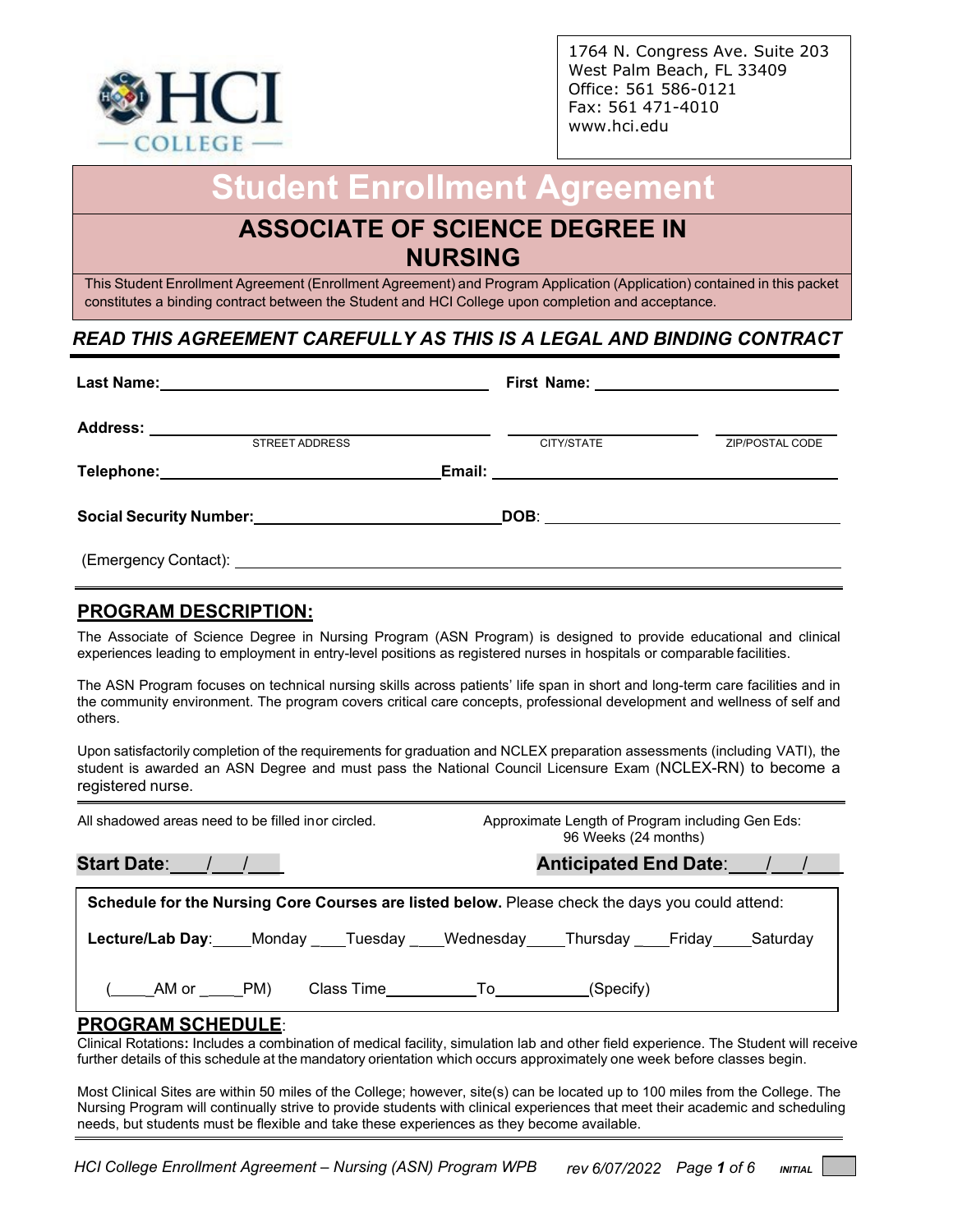### **ACCREDITATION AND PROGRAM LENGTH**:

#### **72 semester credits: approximately 1,485 clock hours, 6 semesters, 24 months**

This program is approved by the Florida Board of Nursing [\(https://floridasnursing.gov/\)](https://floridasnursing.gov/). HCI College is accredited by the Accrediting Commission of Career Schools and Colleges, 2101 Wilson Boulevard, Suite 302, Arlington, Virginia 22201. (703) 247-4212 [\(www.accsc.org\)](http://www.accsc.org/).

### **Associate of Science Degree in Nursing Program Length**

| NUR Classes (Core) \$750.00 per credit hour:                   | 42 Credits |
|----------------------------------------------------------------|------------|
| Medical Pre-requisite Courses (MPC) \$645 per credit hour:     | 18 Credits |
| General Education Pre-Requisite Courses \$645 per credit hour: | 12 Credits |

| <b>Tuition and Application Fee</b> |          |  |
|------------------------------------|----------|--|
| <b>ITuition</b>                    | \$51,564 |  |
| Application Fee                    |          |  |
| <b>Total Program Cost</b>          | \$51,614 |  |

#### **Tuition and Fees Breakdown Per Semester:**

| <b>Semester</b> | <b>Course Number</b> | <b>Course Name</b>                                                                                       | <b>Credits</b> | <b>Tuition</b> |
|-----------------|----------------------|----------------------------------------------------------------------------------------------------------|----------------|----------------|
|                 | <b>BSC2085C</b>      | Human Anatomy & Physiology I (MPC)                                                                       | 4              | \$2,580        |
| <b>Semester</b> | <b>ENC1101</b>       | <b>English Composition I</b>                                                                             | 3              | \$1,935        |
| 1               | MGF1106              | <b>Liberal Arts Mathematics</b>                                                                          | $\overline{3}$ | \$1,935        |
|                 | PSY2012              | <b>General Psychology</b>                                                                                | 3              | \$1,935        |
|                 |                      | <b>Total for Semester One</b>                                                                            |                | \$8,385        |
|                 | <b>MCB2010C</b>      | Microbiology (MPC)                                                                                       | 4              | \$2,580        |
|                 | <b>HUN1201</b>       | Elements of Nutrition (MPC)                                                                              | 3              | \$1,935        |
| <b>Semester</b> | <b>BSC2086</b>       | Human Anatomy & Physiology II (MPC)                                                                      | 4              | \$2,580        |
|                 | DEP2004              | Human Growth & Development (MPC)                                                                         | 3              | \$1,935        |
| 2               | SPC2608              | Speech                                                                                                   | 3              | \$1,935        |
|                 |                      | <b>Total for Semester Two</b>                                                                            |                | \$10,965       |
|                 |                      |                                                                                                          |                |                |
|                 | <b>NUR1023</b>       | Nursing I, Lecture                                                                                       | 5              | \$3,835        |
| <b>Semester</b> | <b>NUR1022L</b>      | Nursing I, Lab                                                                                           | $\overline{2}$ | \$1,534        |
|                 | <b>NUR1023L</b>      | Nursing I, Clinical                                                                                      | 3              | \$2,301        |
| 3               | <b>NUR2140</b>       | Introduction to Pharmacology for Nursing                                                                 | 3              | \$2,301        |
|                 |                      | <b>Total for Semester Three</b>                                                                          |                | \$9,971        |
|                 | <b>NUR1213</b>       | Nursing II, Lecture                                                                                      | $\overline{7}$ | \$5,369        |
| <b>Semester</b> | <b>NUR1213L</b>      | Nursing II, Clinical                                                                                     | 3              | \$2,301        |
|                 | <b>NUR2520</b>       | Psychiatric Nursing, Lecture                                                                             | 3              | \$2,301        |
| 4               | <b>NUR2520L</b>      | Psychiatric Nursing, Clinical                                                                            | $\mathbf{1}$   | \$767          |
|                 |                      | <b>Total for Semester Four</b>                                                                           |                | \$10,738       |
| <b>Semester</b> | <b>NUR2261</b>       | Nursing III, Lecture                                                                                     | 5              | \$3,835        |
|                 | <b>NUR2261L</b>      | Nursing III, Clinical                                                                                    | 4              | \$3,068        |
| 5               |                      | <b>Total for Semester Five</b>                                                                           |                | \$6,903        |
|                 |                      |                                                                                                          |                |                |
| <b>Semester</b> | NUR2943L             | <b>Nursing Capstone</b>                                                                                  | 6              | \$4,602        |
| 6               |                      | <b>Total for Semester Six</b>                                                                            |                | \$4,602        |
|                 |                      |                                                                                                          |                |                |
|                 |                      |                                                                                                          |                | \$51,564       |
|                 |                      | <b>TOTAL</b><br>A set of required materials, textbooks, and uniforms are provided at no additional cost. | 72             |                |

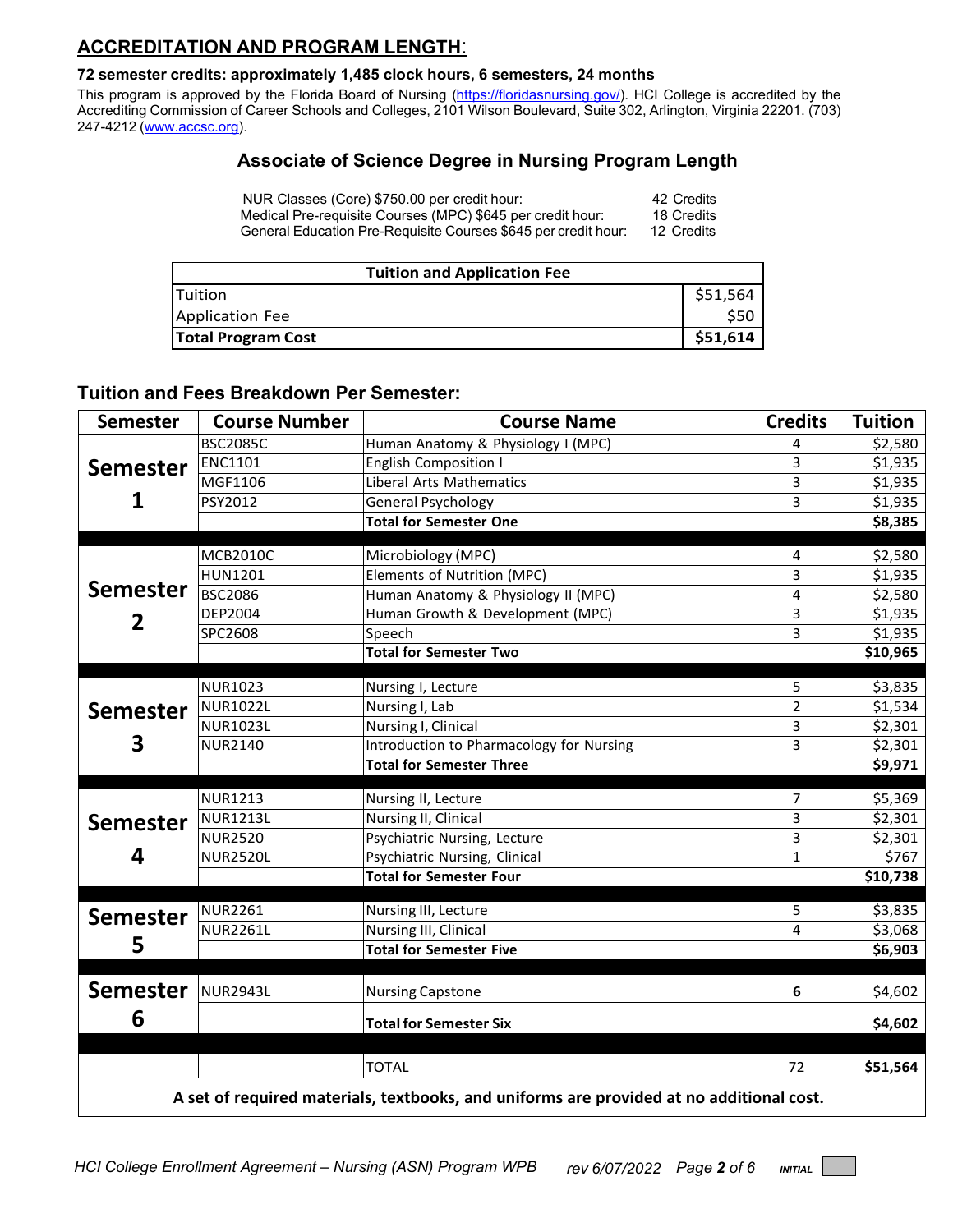#### **Admission Requirement Checklist for the ASN Program:**

#### **To begin the admissions process for the Associate of Science Degree in Nursing, an applicant must**:

- Complete and sign an application.
- Provide a valid Driver's License or government issued photo ID
- Provide proof of high school graduation, or successful completion of the General Education Development test (GED), or verification of graduation from an Associate degree or higher program from an accredited college or university. Acceptance of any of the documents listed above is at the sole discretion of the College.
- Pass the SmarterMeasure Learning Readiness Indicator with a minimum score of 70% in Technical Competency, 70% in Life Factors, and 60% in Technical Knowledge (please see the SmarterMeasure policy for more information).
- **Pass the Test of Essential Academic Skills (TEAS) with a minimum composite score of 55 (please see the TEAS policy** for further information) or earn a minimum score of 80 on each of the following sections on the HESI A2 Exam: Reading Comprehension, Grammar, Vocabulary and Knowledge, Anatomy and Physiology, and Math. The results of the HESI A2 will be accepted for up to one year after the test date of the exam.
- Must sign the Background Check and Drug Screening Acknowledgement\*
- *\*Certain findings on background checks or drug screen can hinder or prevent a student from clinical/ride placement or pursuing licensure in most program fields offered by HCI College.*

#### **METHOD OF PAYMENT:**

Option 1: Payment may be made by credit card or debit card.

HCI College accepts VISA, MasterCard, Discover and American Express.

- Option 2: Payment may be made by check or money order. No cash is accepted. There is a \$36 fee for checks returned for any reason.
- Option 3: HCI College participates in Florida Prepaid College Fund (www.myfloridaprepaid.com), Bright Futures [\(http://www.floridastudentfinancialaid.org/ssfad/bf/\)](http://www.floridastudentfinancialaid.org/ssfad/bf/) and is approved for participation in various funding programs offered through the Veterans' Administration [\(http://www.benefits.va.gov/gibill/\)](http://www.benefits.va.gov/gibill/). Note: Program benefits may vary depending on individual eligibility.
- Option 4: Financial Aid available to those who qualify.

The Application Form in this packet plus the Application Fee must be submitted prior to submitting the Enrollment Agreement. All required documents must be submitted before attending class. Tuition and related fees are due in full according to your payment schedule agreed upon at the time of registration and acceptance of the Enrollment Agreement.

| <b>ANNUAL</b><br><b>PERCENTAGE RATE</b> | <b>FINANCE</b><br><b>CHARGE</b>             | <b>AMOUNT FINANCED</b><br>The dollar amount of the<br>credit provided to you or on<br>your behalf. | <b>TOTAL OF PAYMENT</b><br>The amount you will<br>have paid after you have<br>made all payments as<br>scheduled. | <b>TOTAL SALE</b><br><b>PRICE</b><br>The total cost of your<br>purchase on credit<br>including your down<br>payment |
|-----------------------------------------|---------------------------------------------|----------------------------------------------------------------------------------------------------|------------------------------------------------------------------------------------------------------------------|---------------------------------------------------------------------------------------------------------------------|
| N/A                                     | S<br>N/A                                    | 5<br>N/A                                                                                           | \$<br>N/A                                                                                                        | S<br>N/A                                                                                                            |
| <b>YOUR PAYMENT SCHEDULE WILL BE:</b>   |                                             |                                                                                                    |                                                                                                                  |                                                                                                                     |
| <b>NUMBER OF</b><br><b>PAYMENTS</b>     | *AMOUNT OF<br><b>EACH</b><br><b>PAYMENT</b> | <b>WHEN PAYMENTS ARE DUE</b>                                                                       |                                                                                                                  |                                                                                                                     |
| N/A                                     | N/A                                         | Beginning on<br>(check one) N/A                                                                    | N/A<br>month or<br>N/A                                                                                           | and on the same day each<br>bi-weekly thereafter                                                                    |

**\*Minimum monthly payment exceptions are made if student is fully funded by a third-party agency.**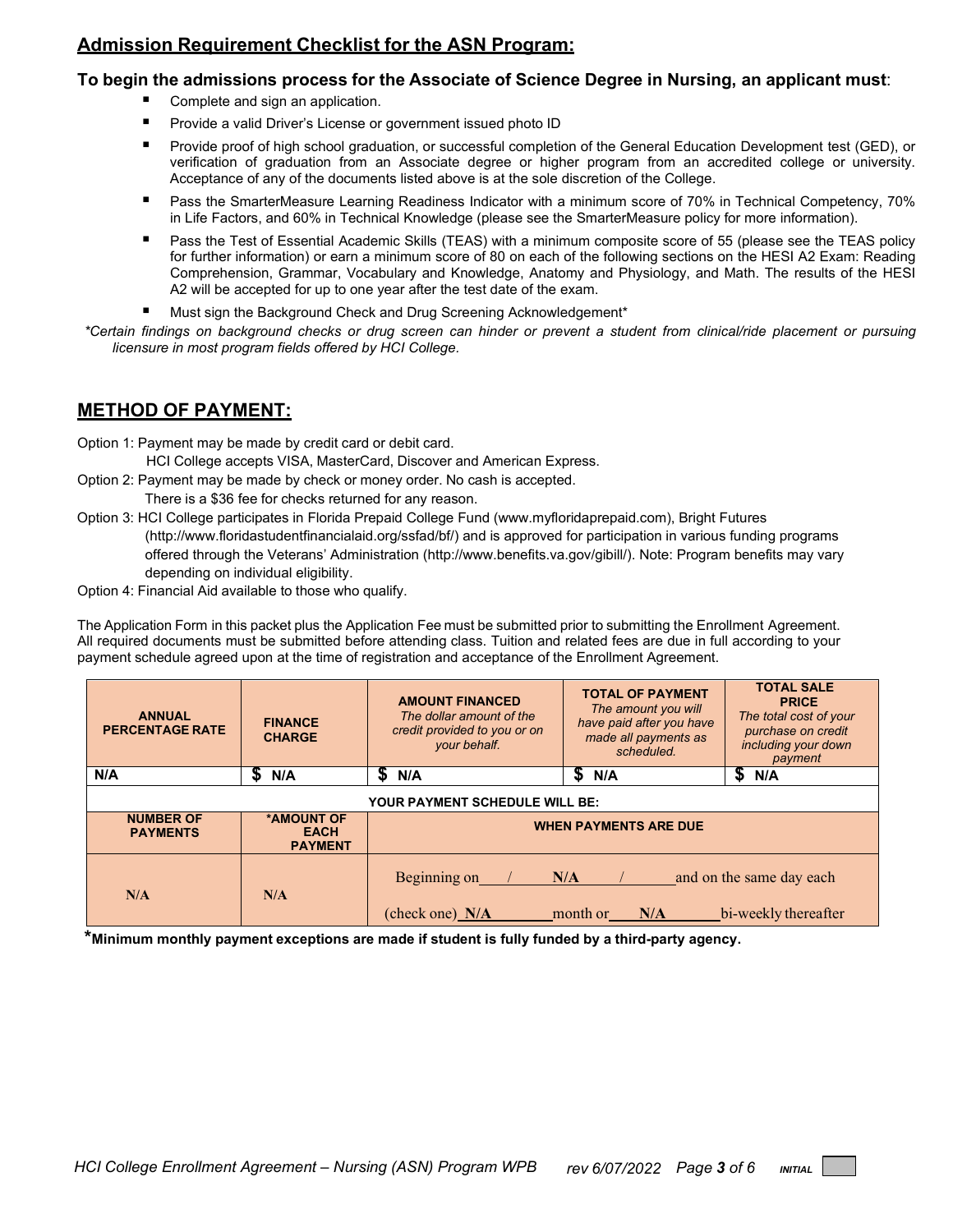#### **REFUND POLICIES**

#### **Refunds for Courses Cancelled**

All monies will be refunded within 30 days of the schedule start date if HCI College cancels any class.

### **Cancellation/Withdrawal Refund Policy**

HCI College offers a refund to students who withdraw from the program or to the sources from which the student's prepaid fees came, according to the schedule outlined below. This refund is based on tuition. Any student wishing to cancel and enrollment or withdraw should complete and sign a Cancellation/Withdrawal Form. The Withdrawal Form and procedure may be obtained at HCI College's registration desk in Suite 101 at the West Palm Beach Campus or Suite 101 at the Fort Lauderdale Campus or on HCI College's website: [www.HCI.edu.](http://www.hci.edu/)

A Student wishing to cancel an enrollment or withdraw may complete a Withdrawal/Cancellation Form. This form is available at [www.HCI.edu](http://www.hci.edu/) or from the Registrar located in Suite 101 at the West Palm Beach Campus or 101 at the Fort Lauderdale Campus.

HCI College will refund monies paid by students in the following manner:

- All monies will be refunded if the applicant is not accepted by the College or if the student cancels within three (3) business days after signing the Enrollment Agreement and making payment.
- Cancellation after the third (3rd) business day, but before the first day of class, will result in a refund of all monies paid except for the non-refundable application fee.
- Refunds will be made within 30 calendar days of date of the cancelation with proper submission of a Withdrawal/Cancellation Form by the student. Written notification may be submitted by email, fax or in person.
- Refunds will be made within 30 calendar days of the first day of class if no written notification is provided by the student.

#### **Withdrawal Procedures**

- 1. Notice of withdrawal should be made either in person or through e-mail by submitting a Withdrawal Form to the Registrar, and the date of determination will be the date the student submits the Withdrawal Form. The Withdrawal Form and procedure may be obtained from HCI College's Registrar in Suite 101 at the West Palm Beach Campus or in Suite 101 at the Fort Lauderdale Campus or on HCI College's website: [www.HCI.edu.](http://www.hci.edu/)
- 2. If a student is withdrawn by the College for absenteeism based on the attendance policy, the student's last date of attendance will be the withdrawal date. The date of determination will be no later than 14 days after the student's last date of attendance.
- 3. If a student is withdrawn by the College for failure to maintain required grades or passing rate, the date of determination will be no later than 14 days after the student's last date of attendance, which will be the same day as the last failed exam or make-up exam.
- 4. I understand and agree that the College may change locations during my enrollment. Further, I understand that should I decide to discontinue my enrollment on or after the date of that relocation, that my refunds (if any) will be calculated using this policy.

#### **Return of Title IV Funds (R2T4) Policy**

The requirements for federal financial aid when a student withdraw are separate from the Institutional Refund Policy, as such a student may still owe a balance to the Institution for unpaid institutional charges. Federal regulations specify how the Institution must determine the amount of Federal financial aid the student is entitled to have earned when a student withdraws from the Institution.

The percentage amount of Federal financial aid a student has earned during a semester/pay period is calculated based on the total number of calendar days completed in a semester/payment period divided by the total number of calendar days in the payment period. For students who withdraw during the semester/payment period the College will perform the return calculation on a payment period basis.

The amount of assistance earned is determined on a pro-rata basis, up through the 60% point in each semester/payment period. For example, if you completed 30% of your semester/payment period, you earn 30% of the FSA assistance you were originally scheduled to receive. After the 60% point of the semester/payment period, a student has earned 100% of the Title IV funds he or she was scheduled to receive during the period. Any time a student begins attendance in at least one course but does not begin attendance in all the courses he or she was scheduled to attend, regardless of whether the student is a withdrawal or graduate, the institution must review to see if it is necessary to recalculate the student's eligibility for funding received based on a revised enrollment status and the cost of education.

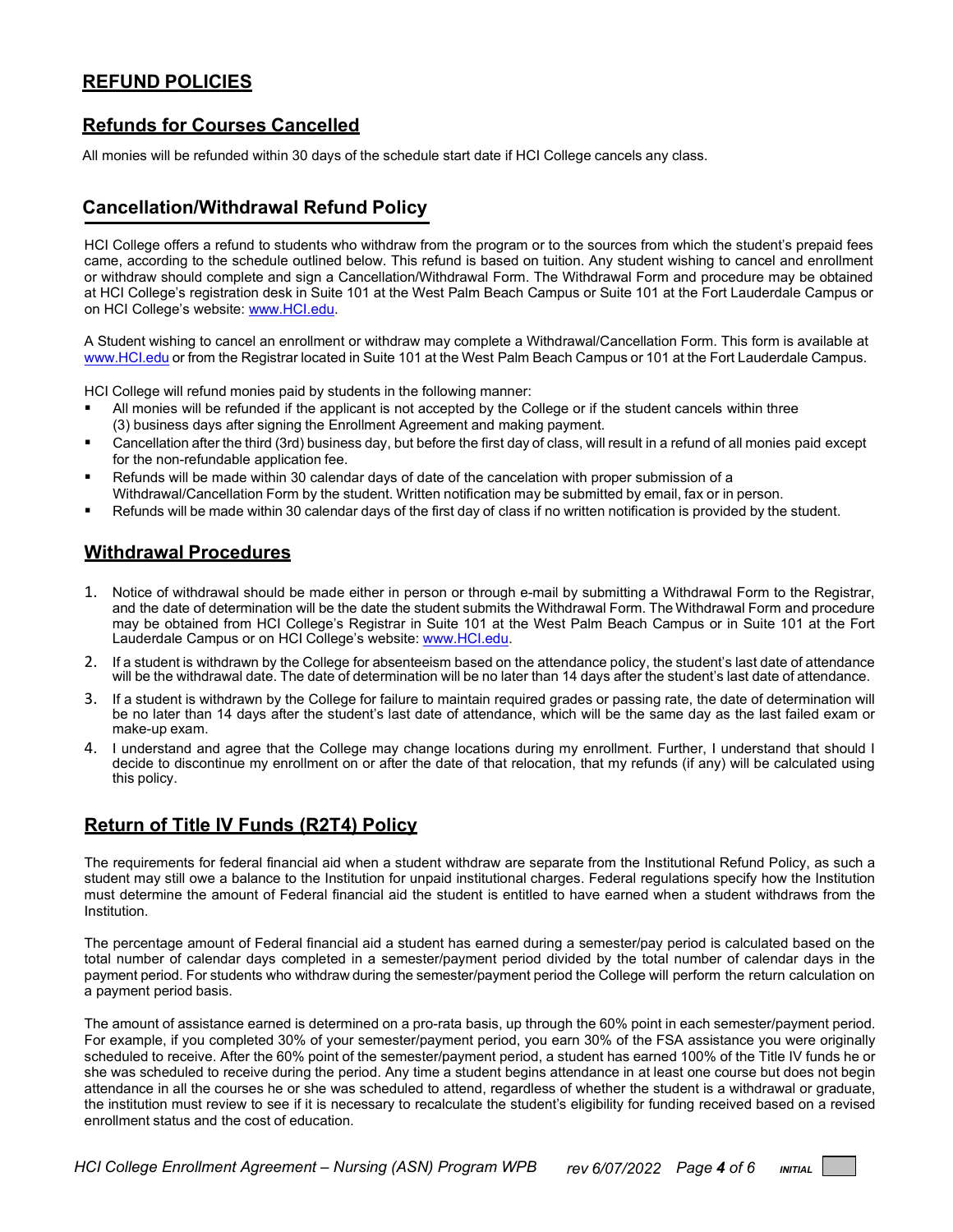### **The Order of the Return of Title IV Funds**

The return of Title IV funds under the Federal Refund Policy follows a specific order, as follows:

• Unsubsidized Direct Loan, Subsidized Direct Loan, Direct PLUS Loan, Pell Grant, FSEOG, Other Funding.

#### **Institutional Refund Policy**

The refund schedule is as follows:

- 1. Buyers Right to Cancel: All monies paid will be refunded if the applicant is not accepted by the College, or if the student cancels within three (3) business days after signing the Enrollment Agreement and making payment. The applicant that has not visited the College facility prior to signing the Enrollment Agreement will have the opportunity to withdraw without penalty within (three days) following either the regularly scheduled orientation procedures or following a tour of the College facilities and inspection of equipment. The nonrefundable Application fee is fully refundable as it relates to buyers right to cancel only (not to exceed \$50).
- 2. Returned check fees are nonrefundable*.*
- 3. Withdrawal after the third business day, but before the first day of class, will result in a refund of all monies paid except for the non-refundable application fee (not to exceed \$50).
- 4. Any textbooks, uniforms, and equipment issued must be returned to the College unused to receive full refund for those items.
- 5. Refunds will be made within 30 calendar days of date of the cancelation with proper submission of a Withdrawal/Cancellation Form by the student. Written notification may be submitted by email at [tandrews@hci.edu,](mailto:tandrews@hci.edu) [fa](mailto:tandrews@hci.edu)x, or in person to the Business Office Manager.
- 6. Refunds will be made within 30 calendar days of the first day of class if no written notification is provided by the student.

#### **Refund Schedule:**

HCI College will refund tuition paid by a Student in the following manner:

- Students who withdraw during the 14 day add/drop period for core courses and seven day add/drop period for General Education courses will receive a 100% refund of all monies paid for tuition, fees, and supplies (excluding the \$50 nonrefundable application fee). Students who attend beyond the 14 day add/drop period for core courses and seven day add/drop period for General Education courses will be responsible for 100% of the tuition and fee charges for the period of enrollment (semester).
- The Withdrawal Date for refund computation will be one of the following:
	- The date Withdrawal/Cancellation Form signed by Student.
	- The date of withdrawal for unsatisfactory progress.
	- The date of withdrawal for excessive absences will be the last date of attendance.
	- The date of involuntary withdrawal by HCI College for actions that the College may deem to be in violation of its policies and procedures.